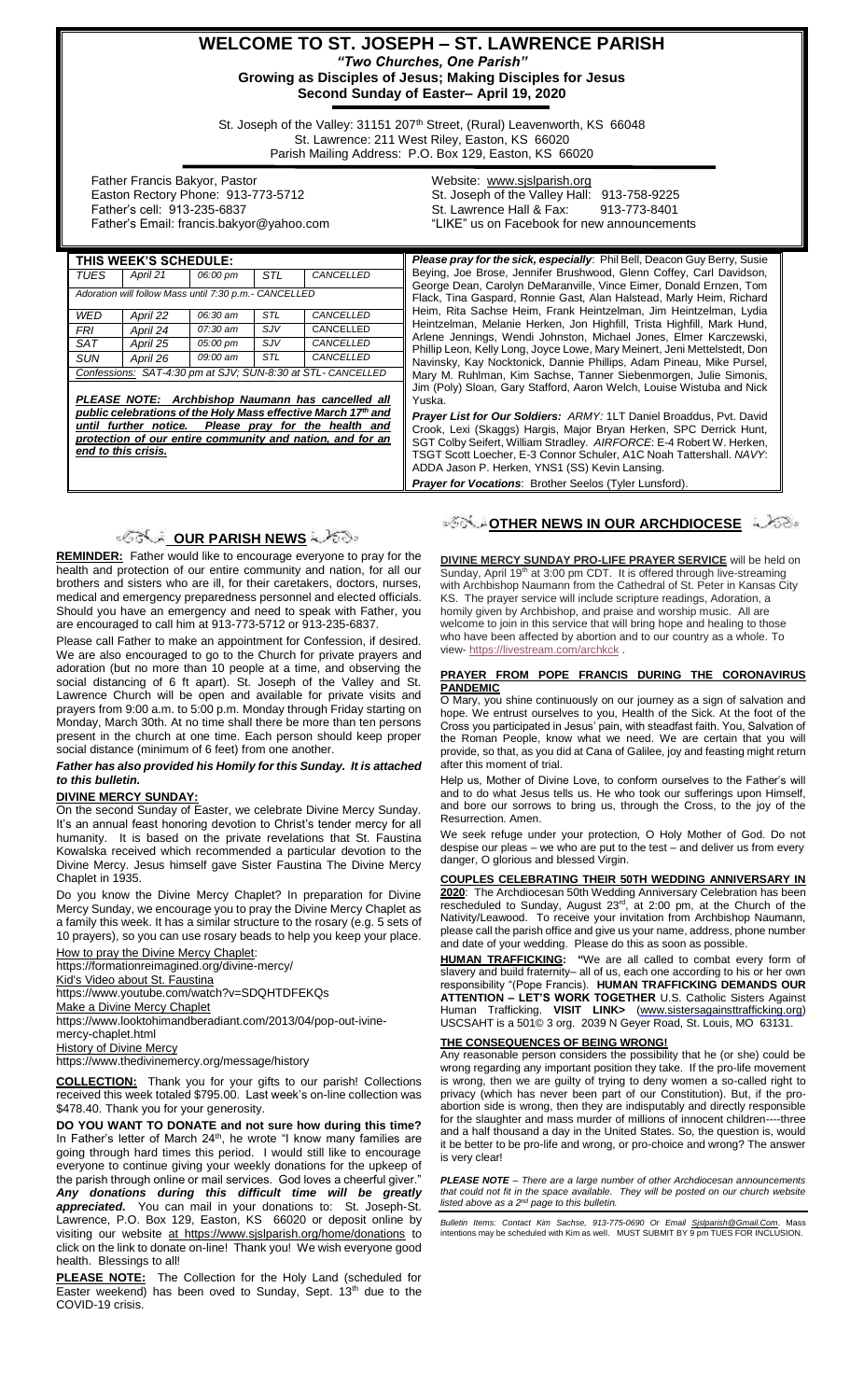**Growing as Disciples of Jesus; Making Disciples for Jesus April 19, 2020**

### **PAGE 2 – bulletin**

## **(FOR POSTING ON THE CHURCH INTERNET SITE)**

**CAMP KATERI TEKAKWITHA** combines demanding outdoor activities with powerful, spiritual instruction bringing about a unique encounter with God. Although our adventure activities are memorable, often the love that campers experience through prayer is what kids remember most. Take advantage of this amazing opportunity for your kids. For more information and to register, please visit<https://www.archkck.org/camp>

#### **NOTE: MESSAGE ABOUT SUMMER YOUTH PROGRAMS**

The Archdiocese is closely monitoring the unfolding COVID-19 situation. At this time no decisions have been made about summer programs of Camp Tekakwitha, Totus Tuus or Prayer/Action. We will keep you updated as we explore all possible options for safely conducting summer programs in 2020.

**"THE HISTORY & LEGACY OF IMMACULATA HIGH SCHOOL"** is now available for purchase from the publisher, Lulu.com. Access the link to order from Facebook pages "Forever Raiders", "Immaculata High School Alumni" or "The History & Legacy of Immaculata High School". Direct link is:

[http://www.lulu.com/shop/mary-ann-sachse-brown-and-marti-sachse-](http://www.lulu.com/shop/mary-ann-sachse-brown-and-marti-sachse-judson/the-history-legacy-of-immaculata-catholic-high-school-in-the-first-city-of-kansas/hardcover/product-24157407.html)

[judson/the-history-legacy-of-immaculata-catholic-high-school-in-the-first](http://www.lulu.com/shop/mary-ann-sachse-brown-and-marti-sachse-judson/the-history-legacy-of-immaculata-catholic-high-school-in-the-first-city-of-kansas/hardcover/product-24157407.html)[city-of-kansas/hardcover/product-24157407.html](http://www.lulu.com/shop/mary-ann-sachse-brown-and-marti-sachse-judson/the-history-legacy-of-immaculata-catholic-high-school-in-the-first-city-of-kansas/hardcover/product-24157407.html) This hardcover 120 page book with nearly 300 images. Available in color (best quality) or black and white.

## **CREATING FINANCIAL SECURITY FOR A LOVED ONE WITH SPECIAL**

**NEEDS:** Tuesday, **May 5**, 2020, St. Thomas More Catholic Church, 11822

Homes Road, Kansas City, Missouri 64131 • Establishing a Special Needs Trust

• Guardianship

• The Achieving Better Life Experiences Act of 2013 (ABLE) which allows for tax-advantaged savings accounts for individuals with disabilities. RSVP to Tom Racunas at tracunas@archkck.org or call 913.647.3054. Sponsored by the Special Needs Ministries of the Archdiocese of Kansas City in Kansas and the Diocese of Kansas City—St. Joseph Missouri

**AMAZING PARISH:** Registration is filling fast for the upcoming Amazing Parish Conference hosted by our Archdiocese on **Oct. 19-21st** at the Overland Park Convention Center. Parish teams from around the country have already signed up to take part in this valuable training! Register Here: <https://amazingparish.org/>

What does an Amazing Parish look like? If you're ready to build an effective leadership team and improve the organizational health of your parish, we hope you'll join us. Amazing Parish gives busy pastors and their teams the tools they need to transform their parishes - moving from maintenance mode to mission communities that are truly alive! For more information: Parish Journey – A Pastor's First Steps, [https://amazingparish.org/get](https://amazingparish.org/get-started/#firststeps)[started/#firststeps](https://amazingparish.org/get-started/#firststeps) or call the Office of Evangelization at 913-721-1570

#### **FAITH-BUILDING AND EVANGELIZATION OPPORTUNITIES** Benedictine College is pleased to offer a number of opportunities for faithbuilding and evangelization:

**Study Abroad Experience**: Attention, Parents and Grandparents! Do you know a high school student who would benefit from a once-in-a-lifetime short-term study abroad experience with Benedictine College? Students earn 3 hours of college credit while traveling with a Benedictine College professor to Italy **June 26 – July 16, 2020**. Highlights include a general audience with Pope Francis, guided visits to Rome, Assisi, Florence, Padua, Ravenna, Verona, and Milan. Register by December 1 to save \$500! Learn more and submit an inquiry form at [www.benedictine.edu/journeywithdante.](http://www.benedictine.edu/journeywithdante)

**Faith & Beauty in Italy** - You are invited to travel with Benedictine College to Italy **June 15 – 24,** 2020 with Associate Professor of Theology Dr. Matt Ramage. Visit the most significant cultural sites in Rome and Florence. Walk in the footsteps of St. Benedict and St. Francis in Subiaco and Assisi. Meet current Benedictine College students at their summer villa Florence. Learn more and submit an inquiry form [http://www.benedictine.edu/ravendiscovery.](http://www.benedictine.edu/ravendiscovery)

**Opportunity for College Students and Adult Learners** – Benedictine College Professor of Theology Dr. Mark Zia will lead a twoweek Holy Land Study Abroad Summer Program **May 31 – June 14, 2020**. Earn 3 credit hours while traveling to Bethlehem, Galilee, Jerusalem, and other sites. Learn more and submit an inquiry form at [http://www.benedictine.edu/holyland.](http://www.benedictine.edu/holyland)

### **NEW END-OF-LIFE RESOURCE GUIDE IS NOW AVAILABLE**

The Ethics Council that serves Archbishop Naumann has produced a comprehensive resource for end-of-life planning titled "Catholic Guide For-End-Of Life and Establishing of Advance Directives". The purpose of the guide is to assist the faithful in making wise decisions about complex treatments in grave illness or as life's end approaches in accordance with the teachings of our Catholic faith. It also includes two Appendices for a Durable Power of Attorney and an Advance Directive form. For a free digital copy of the Guide, visi[t www.archkck.org/prolife-end-of-life-care](http://www.archkck.org/prolife-end-of-life-care) .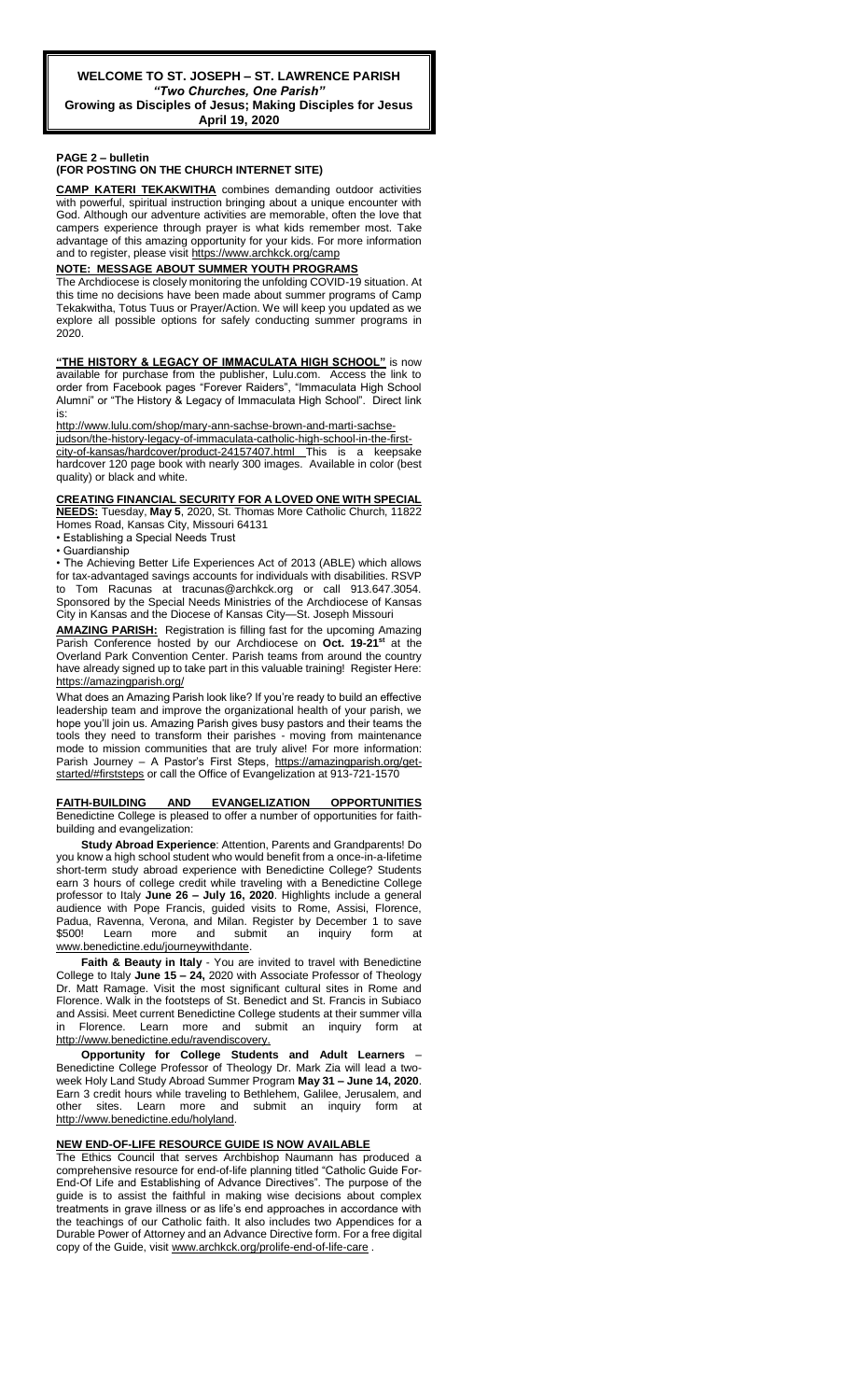## Second Sunday after Easter, Year A (4/19/2020

## (Divine Mercy Sunday)

Texts: First Reading. Acts.2:42 47.

Second Reading. 1Pet.1:3-9

## Third Reading. John.20:19-31

## Theme: I will sing of the mercies of the Lord.

## Congregation: St. Joseph -St. Lawrence Parish, Easton.

In the town of Wishaw there lived an earnest Christian man who became a magistrate. One morning there appeared before him in the court a friend of his youth, who had strayed from the path of righteousness and had committed an offense against the law of the land. Those who know the relationship between the two men, expected the magistrate to deal with the man mercifully, and they were very much surprised when they heard that the sentence was a heavy fine. But they were more surprised when the magistrate went to the officer of the court and took from his own pocket the money to pay the fine. He did his duty as a magistrate, and upheld the law, but he also showed something of the mercy of God, for his friend when he paid the penalty for his friend. There is little wonder that the law-breaker was brokenhearted in his repentance.

Today is the 2<sup>nd</sup> Sunday of Easter and with it we conclude the octave of Easter. We know that Easter is the most solemn of all Christian feasts and it is so great that an event that one day of celebration does not suffice. We needed eight days of liturgical celebrations to contemplate and assimilate the Easter mysteries. On this 2<sup>nd</sup> Sunday of Easter, every year we have the same Gospel Readings, though the other two readings may vary. The Gospel passage of today from John begins with the narration of the first appearance of the risen Lord to his disciples on the day of Easter, it then goes on to narrate the appearance of the Lord to Thomas (who was absent on the day of Easter) along with the other disciples. The latter takes place on the eight day of Easter. Thus, the gospel text of today really links Easter Sunday to the Octave. A very apt reading indeed to conclude the Octave of Easter.

Again, the 2<sup>nd</sup> Easter Sunday is also known as the "Divine Mercy Sunday". Our Lord Jesus appeared to Sr. Faustina in the 1930 and promised that he would bestow his Divine Mercy, to any sinner that totally repents his/her sins, no matter how grave and our Lord would not refuse any soul his mercy. It is not a mere coincidence that in the private revelations that Sr. Faustina received Jesus asked on numerous occasions that a feast be celebrated to the Divine Mercy, and that the feast be celebrated on the Sunday after Easter. Therefore, on 30th April 2000, when Pope John Paul 11 canonized his country-woman, Sr. Faustina, he said, "It is important then that we accept the whole message that comes to us from the word of God on this second Sunday of Easter, which from now on throughout the Church, will be called "Divine Mercy Sunday". In brief, this Sunday invites us to contemplate the Mercy of God. We experience this Divine Mercy very tangible in the Sacrament of Reconciliation and also in Grace-the unmerited favor, the gratuitous gift which God gives to us out of his compassion and merciful love.

So, today is also the feast of the Sacrament of Reconciliation. In today's Gospel, Jesus gives authority to his disciples to forgive sins saying: "Receive the Holy Spirit, whose sins you forgive are forgiven them, and whose sins you retain are retained". This is a Divine power given his disciples and handed down to his Church and to our priests. But it is God who really gives pardon and peace. The priest- who takes the place of the "disciples" of Jesus today absolves in the name of the Church, that is, he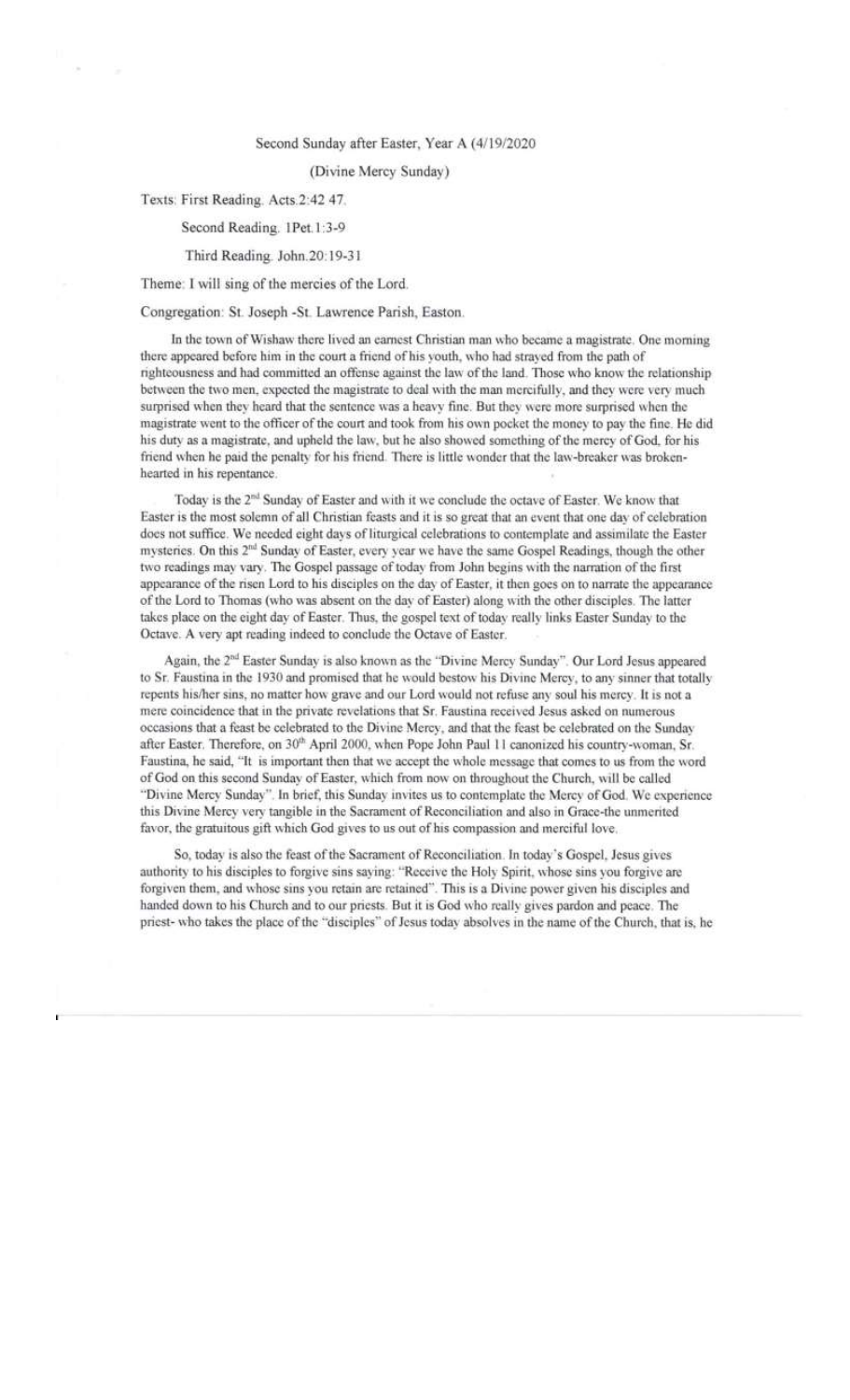frees the penitent from guilt and blame. This understanding is still maintained in the formula of absolution that the priest utters during the celebration of the Sacrament of Reconciliation.

"God, the Father of mercies, through the death and resurrection of his Son has reconciled the world to himself and sent the Holy Spirit among us for the forgiveness of sins, through the mystery of the Church may God give you pardon and peace, and I absolve you from your sins in the name of the father, and of the Son and of the Holy Spirit"

This is a wonderful possibility available in the Sacrament of Reconciliation; "the visible sign of God's invisible mercy". On this feast then, let us resolve to make frequent confession-good, sincere and open confession-and experience God's Divine Mercy.

Now, it is on the very day of his resurrection that Jesus Christ, risen and triumphant, made his first appearance to his disciples who hovered in fear and huddled behind locked doors. We could recall here his previous appearance in the Gospel of John, in fact the first appearance, was to Mary Magdalene, earlier at the day break. The appearance of the risen Lord was meant to calm their fearful hearts, change their doubting minds and evoke the faith of the disciples in the realty of the resurrection of the one who suffered and died on the cross.

In his appearance to his disciples, after his typical greeting of "Peace be with you" Jesus showed them his wounds and sent them on his mission to preach repentance and the forgiveness of sins. After this, He breathed on them and said: "Receive the Holy Spirit". These two sentences are a mouthful, but, they really describe the beginning of the Church. Pentecost is familiarly described in the Acts of the Apostles.

To further strengthen the fear of the fear-stricken disciples to continue where he stopped, the risen Lord appeared to them again eight days later and stood in their midst and again said to them "Peace be with You". This time together with them was the doubting Thomas who reacted vehemently to their testimony with a protestation. Jesus confronted the doubting Thomas with the stigma of his passion. Thomas' resistance and un believe broke down completely in the face of the Risen Lord. He then uttered the ultimate Christian profession of Faith: "My Lord and my God". The Risen Lord, however, exhorted him to a greater faith: "Have you come to believe because you have seen me? Blessed are those who have not seen and have believed"

Today's Gospel thus is also an exhortation to us "to believe without seeing".

Therefore, the Gospel is apt for the celebration of Divine Mercy as well as to confront doubt. The lord kept the marks of his wounds on his risen body. These wounds were necessary to help the apostles remember and recognize him. The Evangelist John tells his recipients: "These are written that you may come to believe that Jesus is the Christ, the Son of God, and that through this belief you may have life in him

Today, we are celebrating "Divine Mercy Sunday" and are joyfully proclaiming: "I WILL SING OF THE MERCIES OF THE LORD". Let us remember that the message behind the Upper Room appearance is that Jesus wanted the disciples to know that his Church is founded on forgiveness and has a mission to bring about peace through forgiveness. This is why he did not only forgive them but also commissioned them to continue his mission of salvation and forgiveness of sins.

It is also to be noted that while the first gift of Easter is joy, the second one is peace. Anything that comes against joy and peace in our lives is not good for us. The person therefore, who fails to forgive his/her neighbor does not only loses identity as a Christian but robs oneself of true peace. In the same